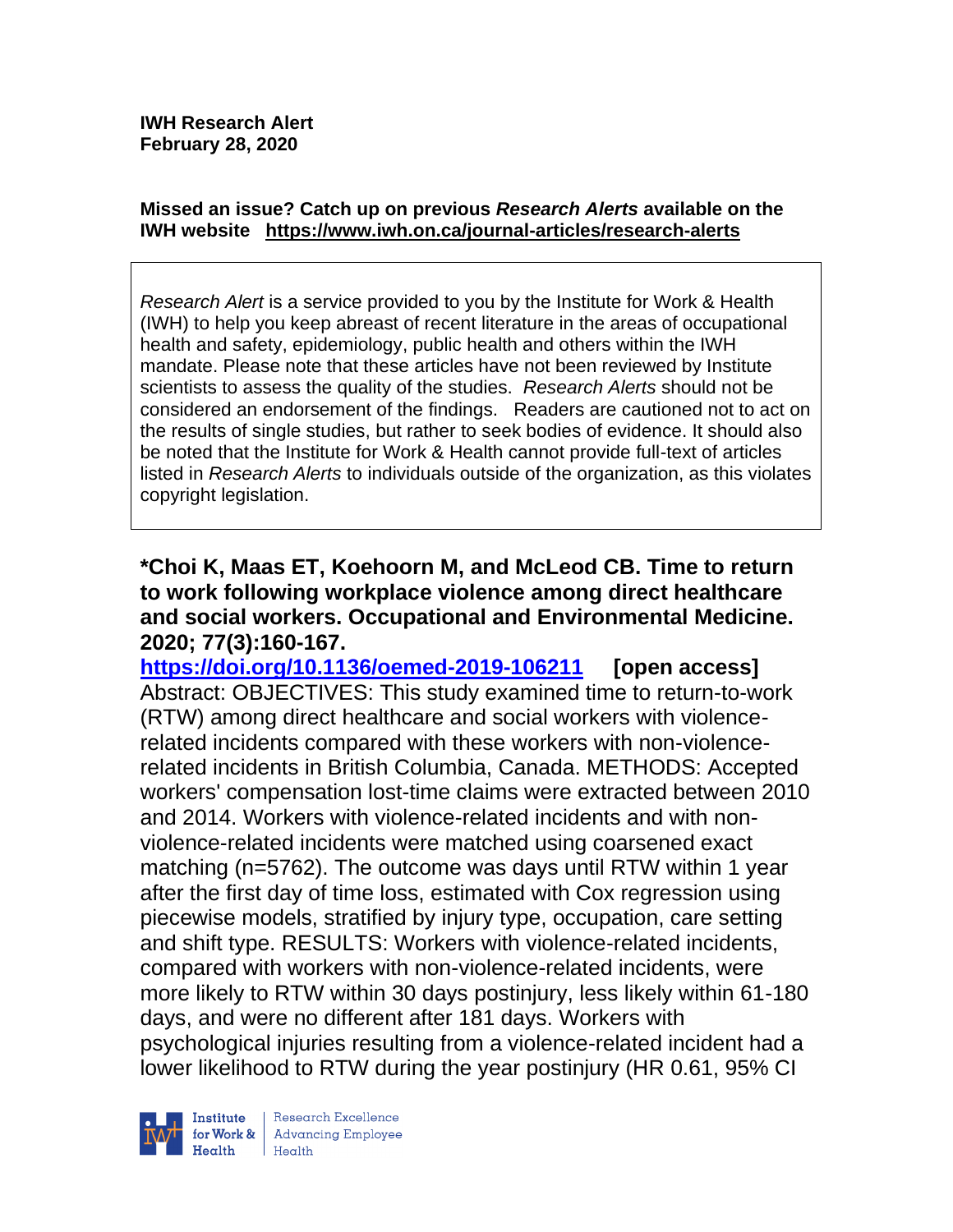0.43 to 0.86). Workers with violence-related incidents in counselling and social work occupations were less likely to RTW within 90 days postinjury (HR 31-60 days: 0.67, 95% CI 0.48 to 0.95 and HR 61-90 days: 0.46, 95% CI 0.30 to 0.69). Workers with violence-related incidents in long-term care and residential social services were less likely to RTW within 91-180 days postinjury. CONCLUSIONS: Workers with psychological injuries, and those in counselling and social work occupations and in long-term care and residential social services, took longer to RTW following a violence-related incident than workers with non-violence-related incidents. Future research should focus on identifying risk factors to reduce the burden of violence and facilitate RTW

**\*Gignac MAM, Irvin E, Cullen K, Van Eerd D, Beaton DE, Mahood Q, McLeod C and Backman CL. Men and women's occupational activities and the risk of developing osteoarthritis of the knee, hip, or hands: a systematic review and recommendations for future research. Arthritis Care and Research. 2020; 72(3):378- 396.** 

**<https://doi.org/10.1002/acr.23855> [open access]** Abstract: OBJECTIVE: To systematically review the evidence for an increased risk of osteoarthritis in the hip, knee, hand, wrist, finger, ankle, foot, shoulder, neck, and spine related to diverse occupational activities of men and women and to examine dose-response information related to the frequency, intensity, and duration of work exposures and the risk of osteoarthritis (OA). METHODS: Established guidelines for systematic reviews in occupational health and safety studies were followed. MEDLINE, Embase, CINAHL, and Cochrane Library were searched from inception to December 2017. Studies were reviewed for relevance, quality was appraised, and data were extracted and synthesized. RESULTS: Sixty-nine studies from 23 countries yielded strong and moderate evidence for lifting, cumulative physical loads, full-body vibration, and kneeling/squatting/bending as increasing the risks of developing OA in men and women. Strong and moderate evidence existed for no increased risk of OA related to sitting, standing, and walking (hip and knee OA), lifting and carrying (knee OA), climbing ladders (knee OA), driving (knee OA), and highly repetitive tasks (hand OA). Variability in dose-response data resulted in an inability to synthesize these data. CONCLUSION: Evidence



| Research Excellence for Work & Advancing Employee<br>Health Health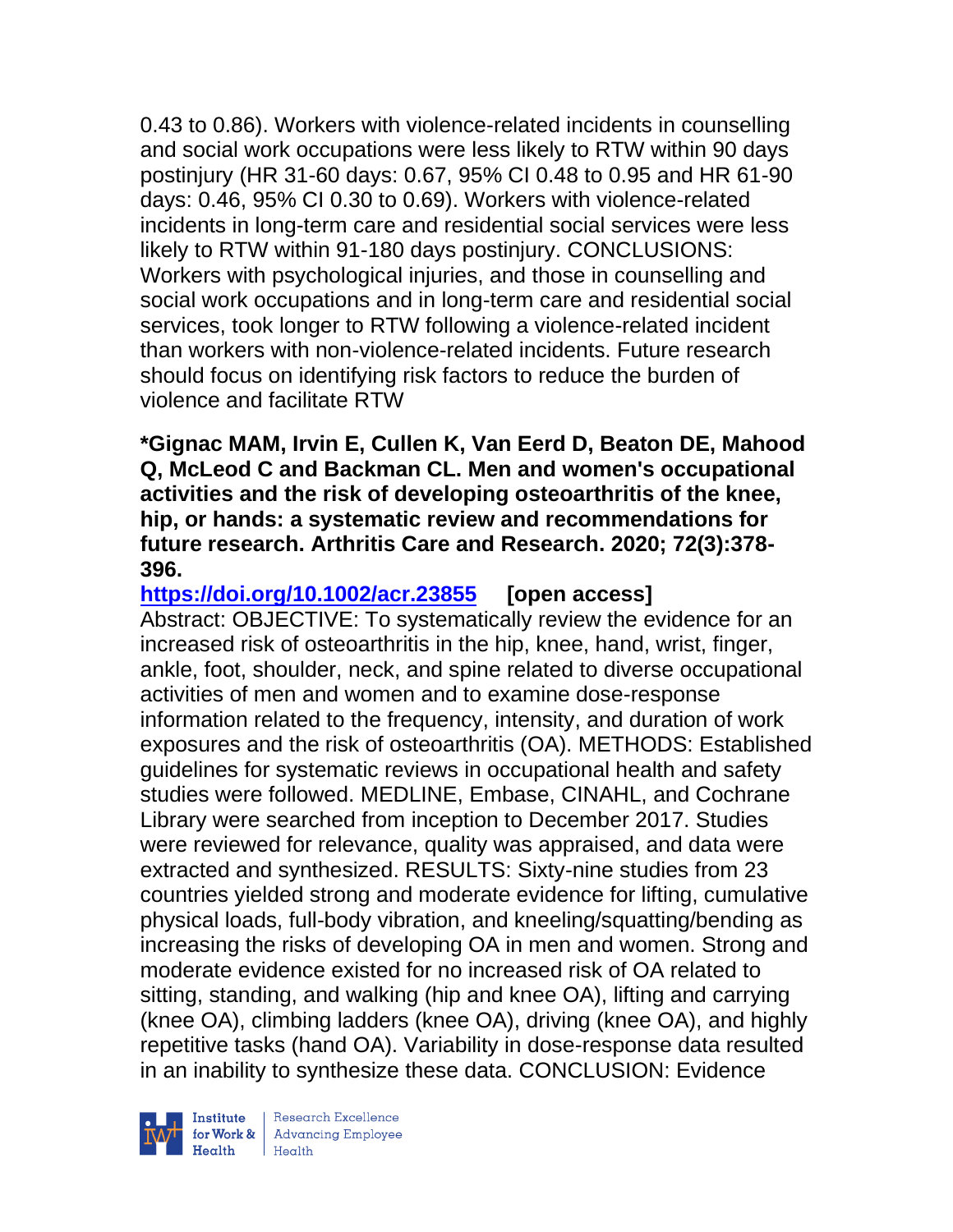points to the potential for OA occupational recommendations and practice considerations to be developed for women and men. However, research attention is needed to overcome deficits in the measurement and recall of specific work activities so that recommendations and practice considerations can provide the specificity needed to be adopted in workplaces

# **\*Jetha A, Johnson SR, and Gignac MAM. Unmet workplace support needs and lost productivity of workers with systemic sclerosis: a path analysis study. Arthritis Care and Research. 2019; [Epub ahead of print].**

**<https://doi.org/10.1002/acr.24123>[open access]** 

Abstract: OBJECTIVE: Few studies have examined how workplace support can address work productivity loss among individuals with systemic sclerosis (SSc). We examined: 1) the relationship between unmet workplace support needs and work productivity loss among workers with SSc; and 2) whether SSc symptom severity, fatigue, active disease periods and workplace activity limitations mediate the relationship between unmet workplace support and work productivity loss. METHOD: A cross-sectional survey was conducted of employed individuals with SSc who were recruited through rheumatology clinics. Information on work productivity loss (i.e., absenteeism, presenteeism, job disruptions), and the need, availability and use of workplace supports were collected. SSc symptom severity (e.g., workplace activity limitations, active disease periods, fatigue and overall SSc symptom severity), demographic, health and work context characteristics were collected. Three Bayesian path models examined the association between unmet workplace support needs and each work productivity loss outcome. SSc symptom severity variables were examined as mediators in each model. RESULTS: 110 employed participants were recruited (mean age=49 years +/- 12.9). Over three quarters of participants were female (77%) and worked full-time (77%). Most needed workplace supports included extended health benefits (84%), special equipment (63%) and flextime (59%). Additionally, 61% reported unmet workplace support needs. Path models indicated that indirect relationships between unmet workplace support needs and work productivity loss were significant. For all models, workplace activity limitations mediated the relationship between unmet workplace support need and productivity



| Research Excellence for Work & Advancing Employee<br>Health Health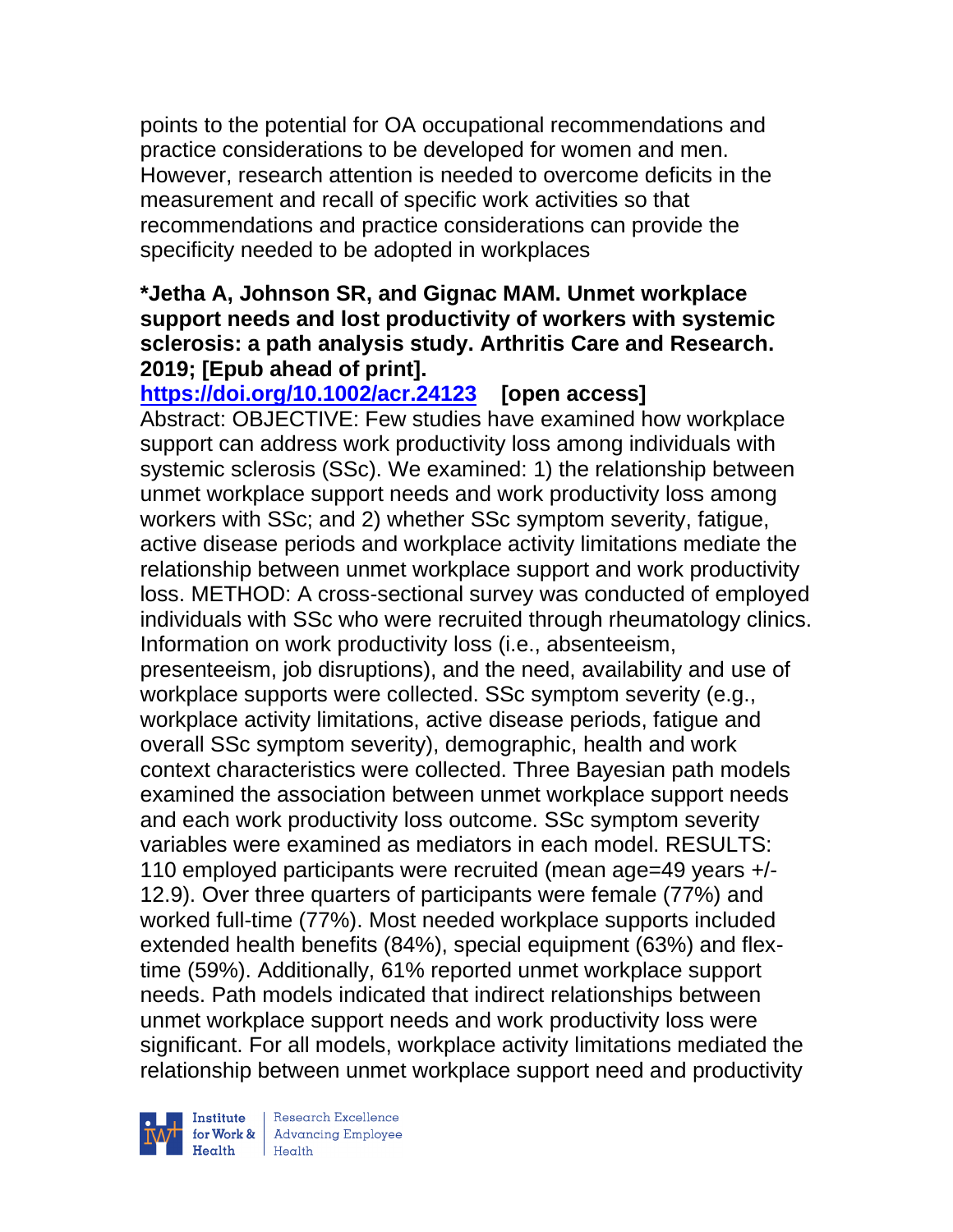loss. CONCLUSION: To foster productive employment of people with SSc, interventions need to address symptom severity and meet workplace support needs

### **\*Weis CA, Baas E, Ciesla K, Kimpinski C, and Landsman V. Ontario chiropractor's knowledge of exercise guidelines for pregnant patients. Journal of the Canadian Chiropractic Association. 2019; 63(1):5-17.**

**[https://www.ncbi.nlm.nih.gov/pmc/articles/PMC6493206/pdf/jcca-](https://www.ncbi.nlm.nih.gov/pmc/articles/PMC6493206/pdf/jcca-63-5.pdf)[63-5.pdf](https://www.ncbi.nlm.nih.gov/pmc/articles/PMC6493206/pdf/jcca-63-5.pdf)**

Abstract: Objective: To describe the Ontario chiropractors' knowledge regarding the current guidelines for exercise during pregnancy through a knowledge score and exploring its distribution across different strata of interest including gender, experience, location of practice and type of practice. Methods: A previously used survey was modified and sent to 500 randomly selected Ontario chiropractors. Demographic and continuing education questions were included, and the knowledge score was calculated using 10 items. Results: The differences between the knowledge score values across the four strata of interest were not statistically significant. The average knowledge score in the sample of respondents was low (5.2 out of 10) and highly variable (SD=1.8). Conclusion: The average knowledge score of the respondents was found to be low and highly variable but not statistically or practically different across various strata of interest. A well-designed curriculum or post-graduate courses may be beneficial for practicing chiropractors in Ontario

# **Chaiklieng S, Suggaravetsiri P, and Stewart J. Incidence and risk factors associated with lower back pain among university office workers. International Journal of Occupational Safety & Ergonomics. 2020; [Epub ahead of print].**

# **<https://doi.org/10.1080/10803548.2019.1706827>**

Abstract: This prospective cohort study investigated the incidence of lower back pain (LBP) and the risk factors for LBP among universitybased office workers. Participants were 159 office workers in one Thailand university who met the inclusion criteria of the cohort group. Data were collected using a follow-up interview questionnaire and measurements of physical fitness and lighting intensity. Results showed that the incidence of LBP during 12-month follow-up was



| Research Excellence **Example 18 Advancing Employee**<br> **Health** Health<br>
Health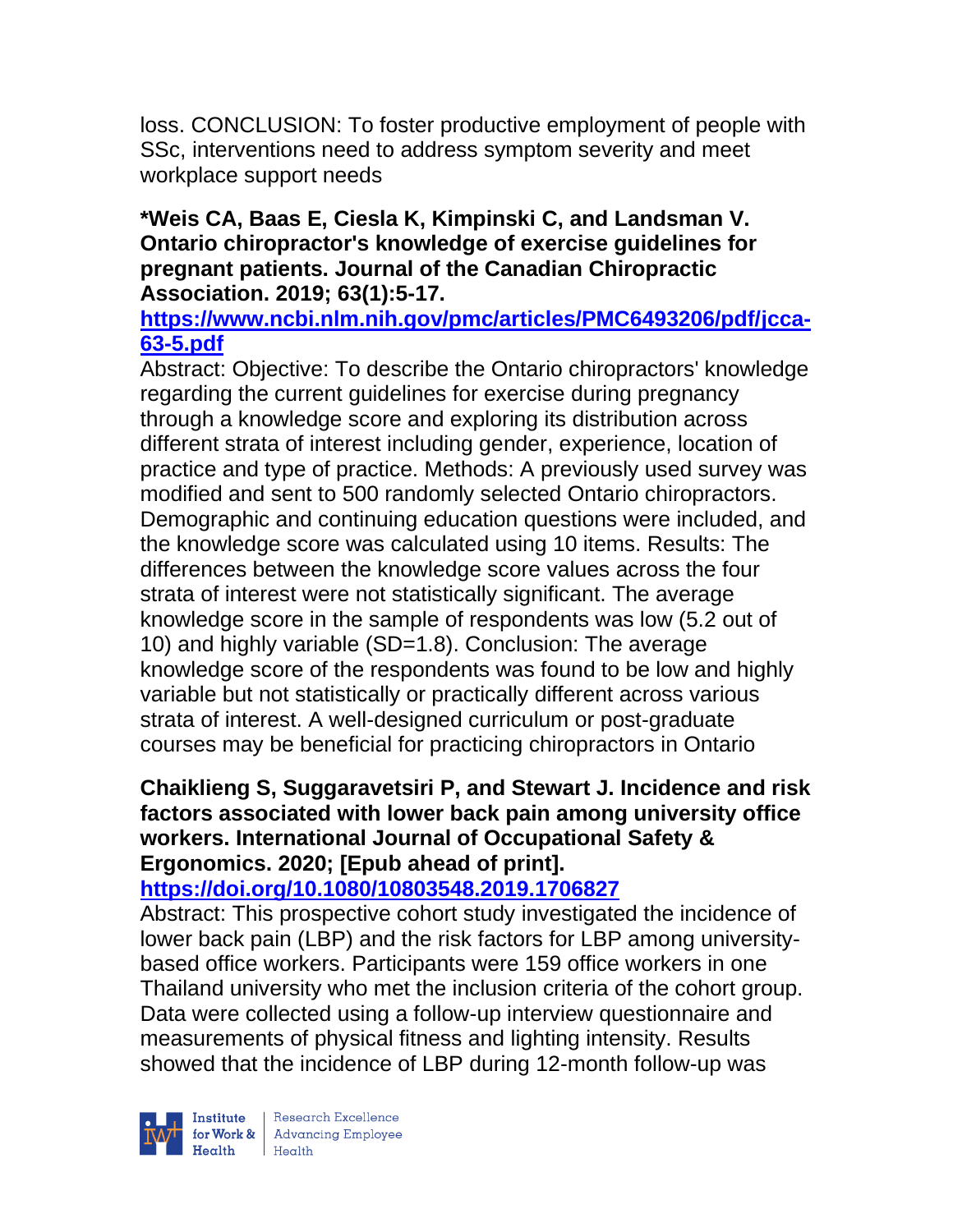83.0%. Physical fitness tests showed that the back, leg and hand grip strengths were significantly lower in LBP cases than in non-cases. Multiple logistic regression analysis indicated that the risk factors associated with LBP were body mass index  $\lt$  = 25 (adjusted relative risk  $[RRadi] = 3.49, 95\%$  confidence interval  $[CI]$   $[1.27, 9.55]$ , poor back-pain preventive behavior (RRadj =  $3.44$ ,  $95\%$  CI  $[1.08, 10.98]$ ) and inappropriate workstation width (RRadj = 5.72, 95% CI [1.44, 22.70]). In conclusion, most workstations (91.8%) had a lighting intensity lower than the standard requirement (400-500 lx). The results indicate the nature of hazards affecting LBP in office workers in the academic workplace. In order to prevent LBP in this group of office workers, ergonomics education and the better design of workspace, improved lighting and greater emphasis on the physical fitness of staff are needed

## **Chung F, Wong J, Bellingham G, Lebovic G, Singh M, Waseem R, Peng P, George CFP, Furlan A, et al. Predictive factors for sleep apnoea in patients on opioids for chronic pain. BMJ Open Respiratory Research. 2019; 6(1):e000523.**

**<https://doi.org/10.1136/bmjresp-2019-000523> [open access]** Abstract: Background: The risk of death is elevated in patients taking opioids for chronic non-cancer pain. Respiratory depression is the main cause of death due to opioids and sleep apnoea is an important associated risk factor. Methods: In chronic pain clinics, we assessed the STOP-Bang questionnaire (a screening tool for sleep apnoea; Snoring, Tiredness, Observed apnoea, high blood Pressure, Body mass index, age, neck circumference and male gender), Epworth Sleepiness Scale, thyromental distance, Mallampati classification, daytime oxyhaemoglobin saturation (SpO2) and calculated daily morphine milligram equivalent (MME) approximations for each participant, and performed an inlaboratory polysomnogram. The primary objective was to determine the predictive factors for sleep apnoea in patients on chronic opioid therapy using multivariable logistic regression models. Results: Of 332 consented participants, 204 underwent polysomnography, and 120 (58.8%) had sleep apnoea (AHI >/=5) (72% obstructive, 20% central and 8% indeterminate sleep apnoea), with a high prevalence of moderate (23.3%) and severe (30.8%) sleep apnoea. The STOP-Bang questionnaire and SpO2 are predictive factors for sleep apnoea (AHI

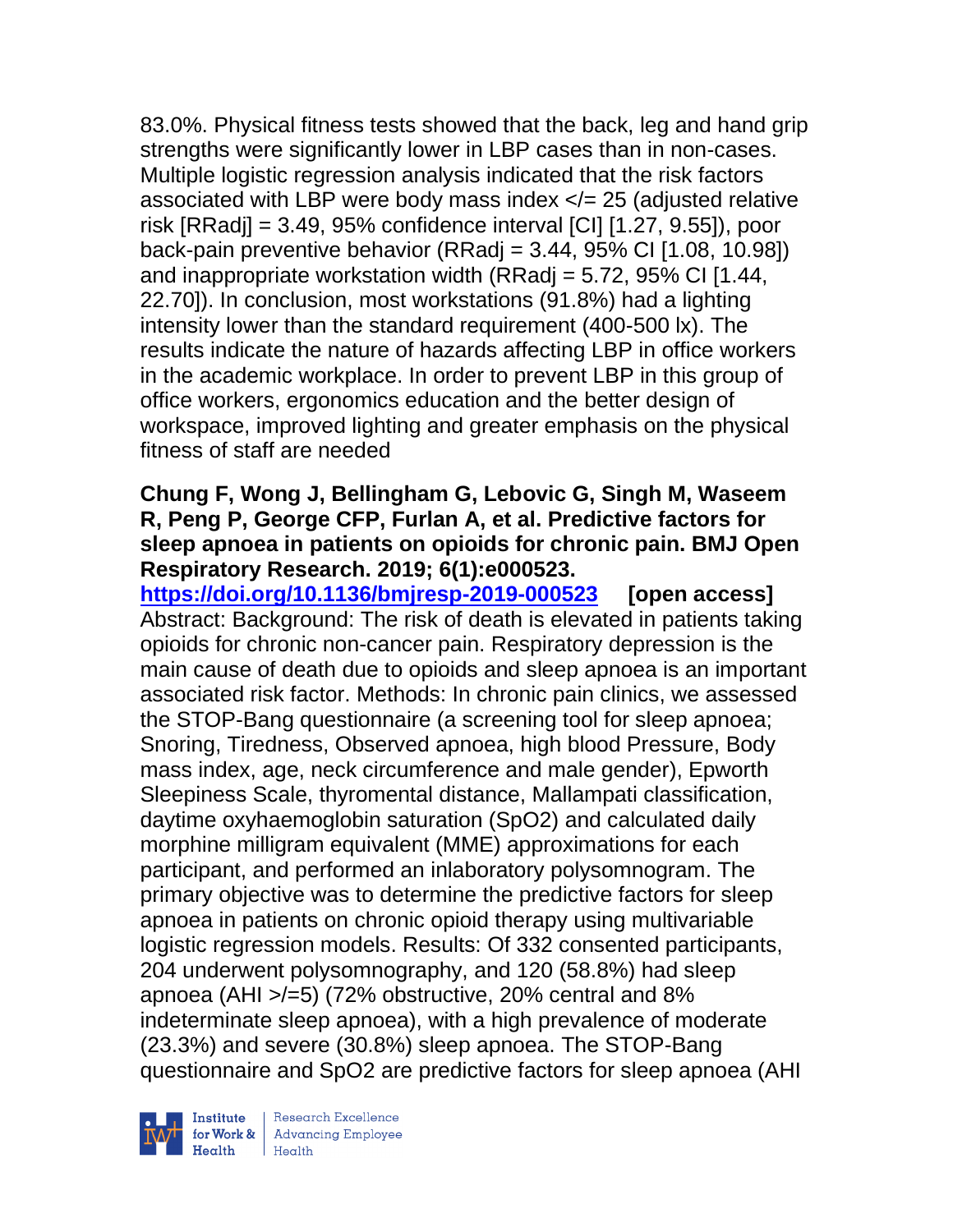>/=15) in patients on opioids for chronic pain. For each one-unit increase in the STOP-Bang score, the odds of moderate-to-severe sleep apnoea (AHI >/=15) increased by 70%, and for each 1% SpO2 decrease the odds increased by 33%. For each 10 mg MME increase, the odds of Central Apnoea Index >/=5 increased by 3%, and for each 1% SpO2 decrease the odds increased by 45%. Conclusion: In patients on opioids for chronic pain, the STOP-Bang questionnaire and daytime SpO2 are predictive factors for sleep apnoea, and MME and daytime SpO2 are predictive factors for Central Apnoea Index >/=5. Trial registration number: NCT02513836

**Collins R, Bowman L, Landray M, and Peto R. The magic of randomization versus the myth of real-world evidence. New England Journal of Medicine. 2020; 382(7):674-678. <https://doi.org/10.1056/NEJMsb1901642>** 

#### **Esmail R, Hanson HM, Holroyd-Leduc J, Brown S, Strifler L, Straus SE, et al. A scoping review of full-spectrum knowledge translation theories, models, and frameworks. Implementation Science. 2020; 15(1):11.**

**<https://doi.org/10.1186/s13012-020-0964-5> [open access]** Abstract: BACKGROUND: Application of knowledge translation (KT) theories, models, and frameworks (TMFs) is one method for successfully incorporating evidence into clinical care. However, there are multiple KT TMFs and little guidance on which to select. This study sought to identify and describe available full-spectrum KT TMFs to subsequently guide users. METHODS: A scoping review was completed. Articles were identified through searches within electronic databases, previous reviews, grey literature, and consultation with KT experts. Search terms included combinations of KT terms and theoryrelated terms. Included citations had to describe full-spectrum KT TMFs that had been applied or tested. Titles/abstracts and full-text articles were screened independently by two investigators. Each KT TMF was described by its characteristics including name, context, key components, how it was used, primary target audience, levels of use, and study outcomes. Each KT TMF was also categorized into theoretical approaches as process models, determinant frameworks, classic theories, implementation theories, and evaluation frameworks. Within each category, KT TMFs were compared and contrasted to

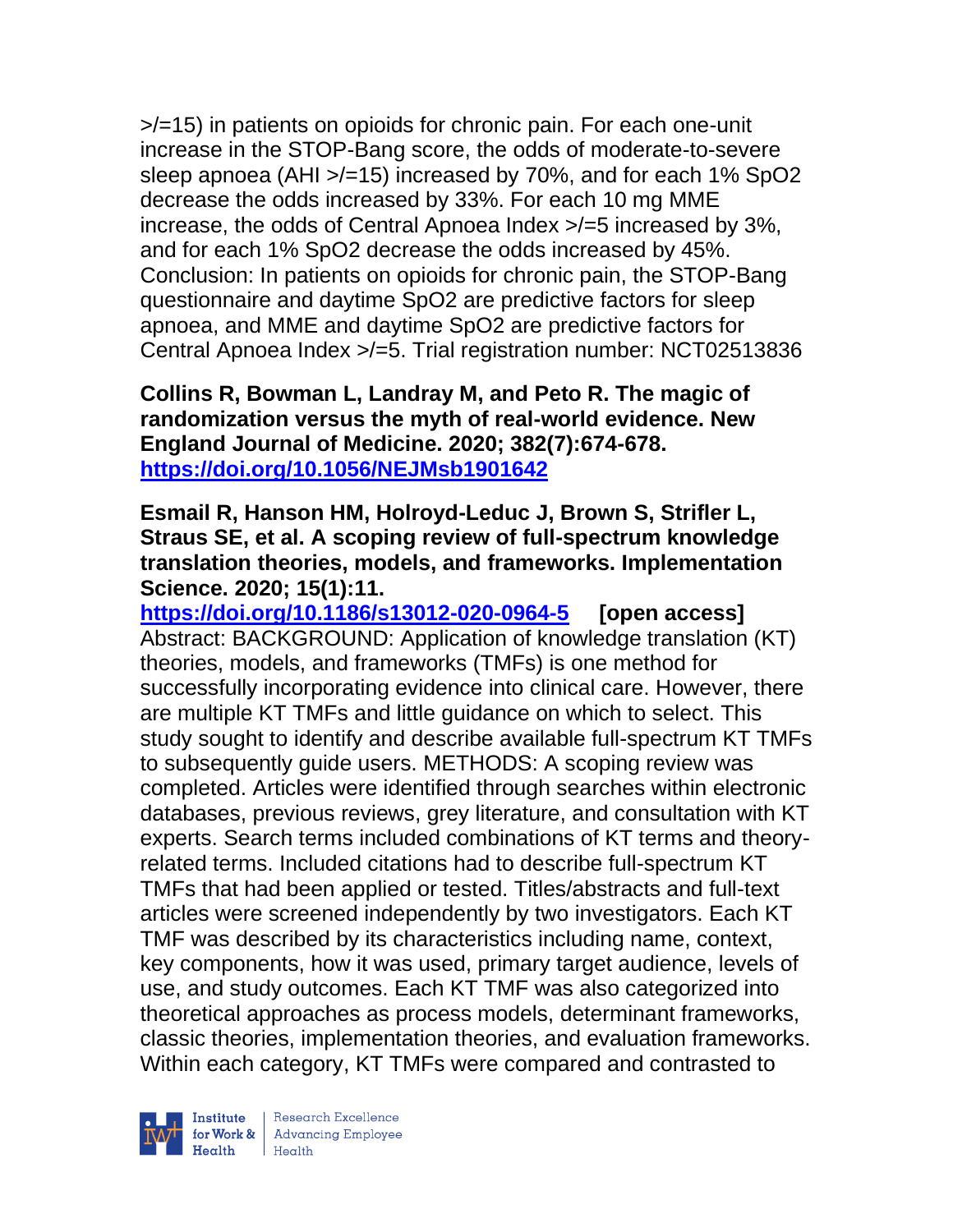identify similarities and unique characteristics. RESULTS: Electronic searches yielded 7160 citations. Additional citations were identified from previous reviews ( $n = 41$ ) and bibliographies of included full-text articles  $(n = 6)$ . Thirty-six citations describing 36 full-spectrum were identified. In 24 KT TMFs, the primary target audience was multi-level including patients/public, professionals, organizational, and financial/regulatory. The majority of the KT TMFs were used within public health, followed by research (organizational, translation, health), or in multiple contexts. Twenty-six could be used at the individual, organization, or policy levels, five at the individual/organization levels, three at the individual level only, and two at the organizational/policy level. Categorization of the KT TMFs resulted in 18 process models, eight classic theories, three determinant frameworks, three evaluation frameworks, and four that fit more than one category. There were no KT TMFs that fit the implementation theory category. Within each category, similarities and unique characteristics emerged through comparison. CONCLUSIONS: A systematic compilation of existing full-spectrum KT TMFs, categorization into different approaches, and comparison has been provided in a user-friendly way. This list provides options for users to select from when designing KT projects and interventions. TRIAL REGISTRATION: A protocol outlining the methodology of this scoping review was developed and registered with PROSPERO (CRD42018088564)

**Ezzatvar Y, Calatayud J, Andersen LL, Aiguade R, Benitez J, and Casana J. Professional experience, work setting, work posture and workload influence the risk for musculoskeletal pain among physical therapists: a cross-sectional study. International Archives of Occupational & Environmental Health. 2020; 93(2):189-196.** 

### **<https://doi.org/10.1007/s00420-019-01468-7>**

Abstract: PURPOSE: Physical therapists (PTs) have a high risk of developing musculoskeletal pain (MP) due to the physically demanding nature of their work tasks. Experience or the specialty area, have been associated with MP, however, previous studies are few and small. The aim of this study was to investigate the association between work-related factors and MP among PTs. METHODS: In this cross-sectional study, we collected information



 $\begin{tabular}{|l|} Institute & Research Excellence \\ \hline for Work & Advancing Employee \\ Health & Health \\ \end{tabular}$ | Research Excellence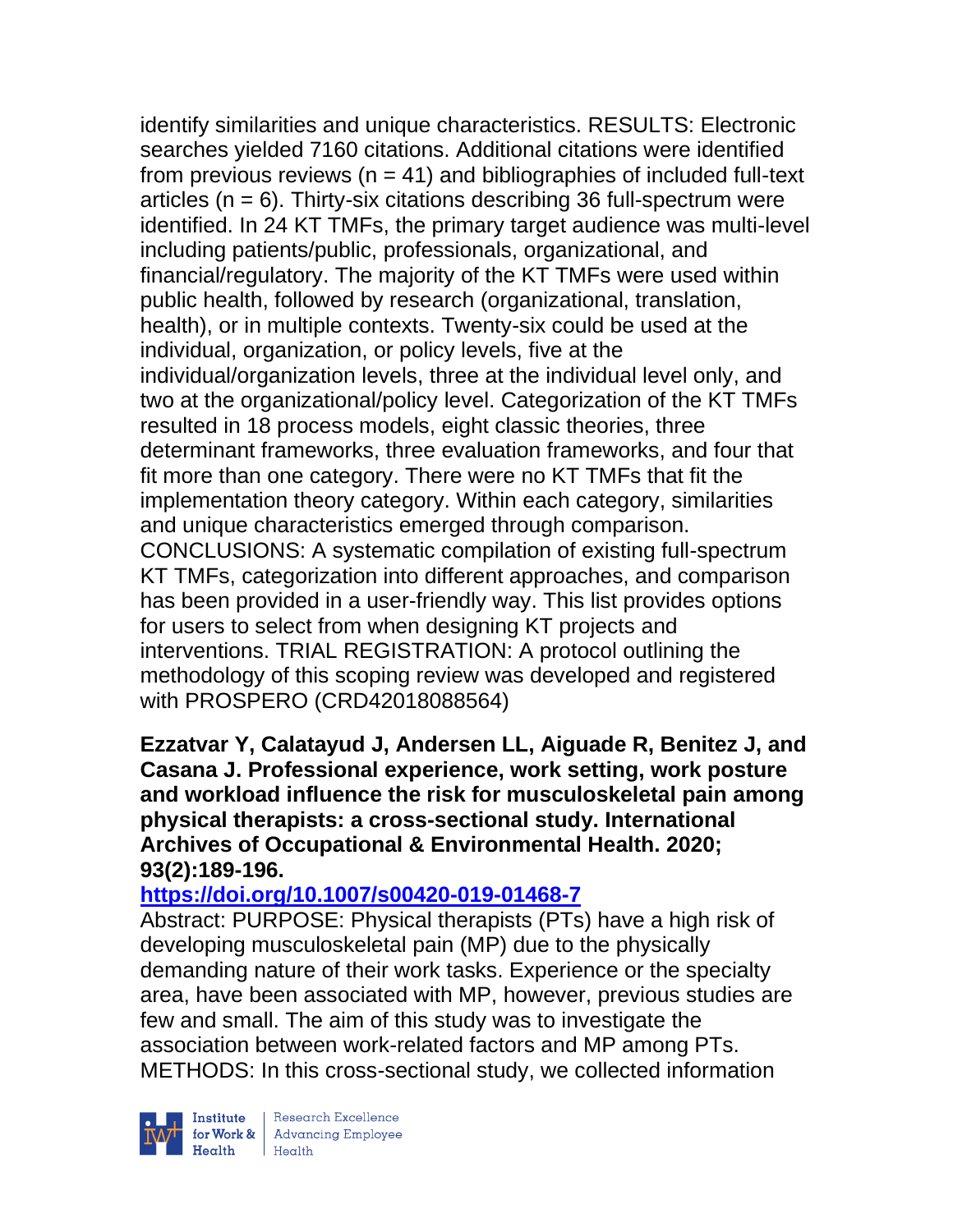about MP and work-related factors of 1006 PTs using an online questionnaire. Associations between various work-related factors and MP were modelled using logistic regression controlled for various confounders. RESULTS: Neck (57%) and low back pain (49%) were most common. Work-related factors associated with higher risk for having moderate-to-high MP  $\left(\frac{p}{n}\right)$  on a scale of 0-10) were "treating more patients at the same time" [OR 2.14 (95% CI 1.53-2.99)], "working >/=45 h per week" [OR 1.73 (95% CI 1.05-2.84)], and "work in a seated position" [OR 2.04 (95% CI 1.16-3.57)] for the low back. "More years of experience" showed a negative association for elbow pain [OR 0.41 (95% CI 0.21-0.78)] and low back pain [OR 0.48 (95% CI 0.29-0.79)] compared with their less experienced counterparts. CONCLUSIONS: The lack of professional experience, working in private clinics, working in a seated position and high workload are associated with the higher risk for MP among PTs. These results add further insight about the relevance of such factors, which might be considered for developing effective interventions to prevent workrelated MP and better working conditions among PTs

### **Ghimire KM and Maclean JC. Medical marijuana and workers' compensation claiming. Health Economics. 2020; [Epub ahead of print].**

**<https://doi.org/10.1002/hec.3992> [open access]** Abstract: We study the effect of state medical marijuana laws (MMLs) on workers' compensation (WC) claiming among adults. Medical marijuana is plausibly related to WC claiming by allowing improved symptom management, and thus reduced need for the benefit, among injured or ill workers. We use data on claiming drawn from the Annual Social and Economic supplement to the Current Population Survey over the period 1989 to 2012, coupled with a differences-indifferences design to provide the first evidence on this relationship. Our estimates show that, post MML, WC claiming declines, both the propensity to claim and the level of income from WC. These findings suggest that medical marijuana can allow workers to better manage symptoms associated with workplace injuries and illnesses and, in turn, reduce need for WC. However, the reductions in WC claiming post MML are very modest in size

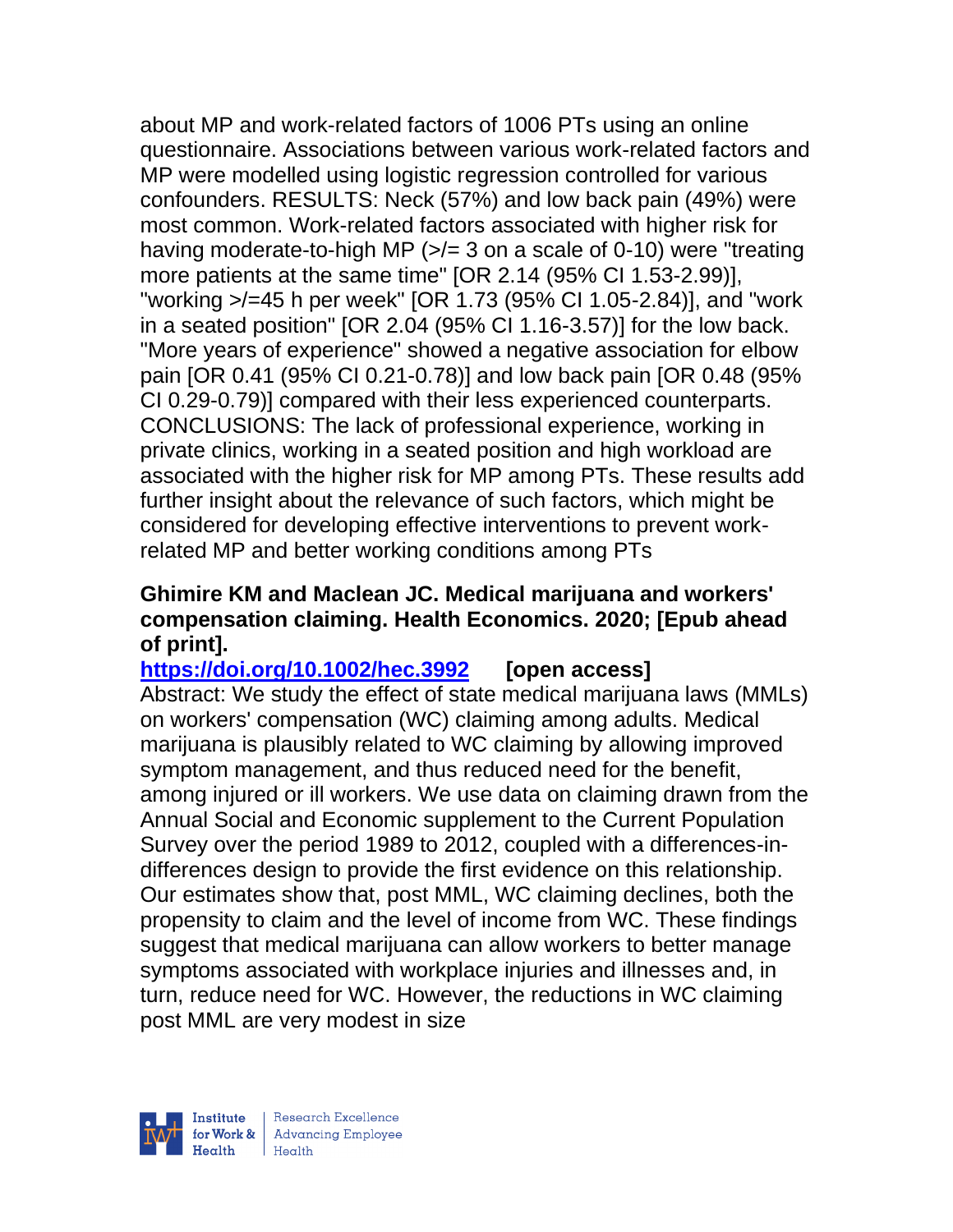**Hasanzadeh S, de la Garza JM, and Geller ES. Latent effect of safety interventions. Journal of Construction Engineering and Management. 2020; 146(5):04020033.**

**[https://doi.org/10.1061/\(ASCE\)CO.1943-7862.0001812](https://doi.org/10.1061/(ASCE)CO.1943-7862.0001812)** 

#### **Jones CL, Deane FP, Wolstencroft K, and Zimmermann A. File audit to assess sustained fidelity to a recovery and wellbeing oriented mental health service model: an Australian case study. Archives of Public Health. 2019; 77:50.**

**<https://doi.org/10.1186/s13690-019-0377-6> [open access]** Abstract: Background: Over the past decade there has been increasing attention to implementing recovery-oriented approaches within mental health service practice and enhancing fidelity to such approaches. However, as is often the case with evidence-based practices, less attention has been paid to the sustainability of recovery-oriented approaches over time. This study sought to investigate whether fidelity to a recovery-oriented practice framework - the Collaborative Recovery Model could be sustained over time. Method: The study setting was an Australian community managed mental health organisation. A file audit of consumer support plans was undertaken using the Goal and Action Plan Instrument for Quality audit tool (GAP-IQ). The audit tool assessed 17 areas for quality. Consumers ( $n = 116$ ) from a large community managed mental health organisation participated in the study. Sustained fidelity to the Collaborative Recovery Model (CRM) was determined by comparing results from the file audit to a similar audit conducted 3 years earlier. Results: The file audit revealed a significant increase in fidelity to CRM practices between 2011 and 2014. Fidelity to individual audit items that comprise the GAP-IQ was also found to significantly increase across 16 of the 17 GAP-IQ audit items, with the exception of the 'Action Plan Review' audit item. Conclusions: A comparison of file audit data across different time points within the same setting can provide useful feedback about whether or not a practice is being sustained over time. Although fidelity increased overtime the study design does not allow conclusions that training and coaching practices implemented by the organisation were responsible

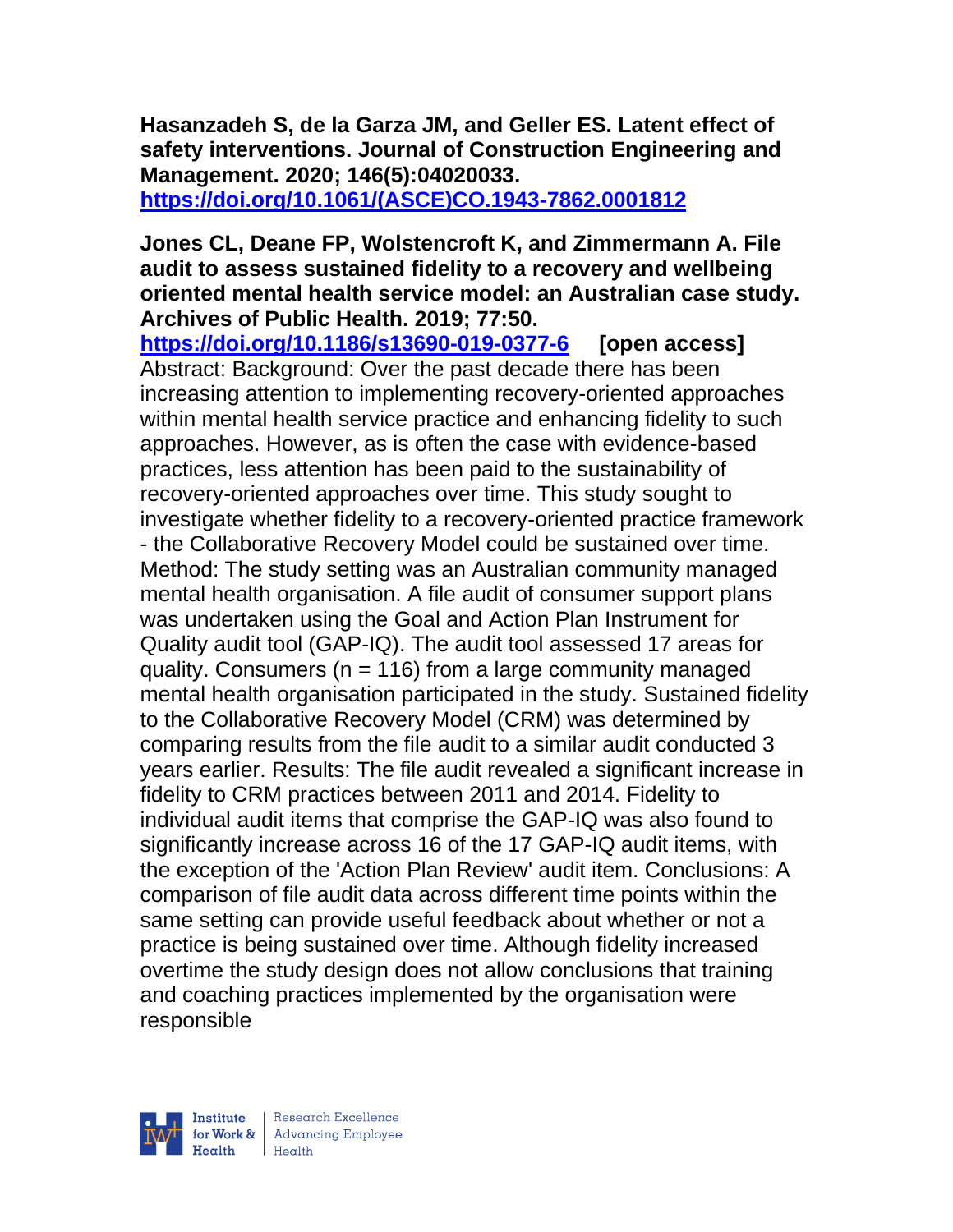### **Lin MH, Huang YC, Chen WK, and Wang JY. Sleepiness and injury risk in emergency medical service workers in Taiwan. PLoS ONE. 2020; 15(2):e0229202.**

**<https://doi.org/10.1371/journal.pone.0229202> [open access]** Abstract: BACKGROUND: Insufficient sleep is a common health and safety risk factor in high-impact workplaces where workers are required to take rotating shifts. However, studies on sleepinessrelated risks and incidents, particularly among emergency medical services (EMS) workers are limited. OBJECTIVE: This study sought to investigate the prevalence of sleepiness and related workplace incidents among EMS workers. METHODS: This study utilized a cross-sectional survey design on a convenient sample of 500 EMS workers from 41 EMS squads across Taiwan. Data were collected using structured online questionnaires on workplace sleepiness and related safety incidents based on the Epworth Sleepiness Scale (ESS) and a modified 25-item EMS Safety Inventory respectively. RESULTS: With a response rate of  $79.8\%$  (n = 399), 36.9% of the respondents were identified as having mild daytime sleepiness, while 39.2% of the respondents were identified as having excessive daytime sleepiness. Multivariate analysis indicated that not only was working on rotating shifts the main cause of the high ESS scores among EMS workers, but also that higher ESS scores increased their risk of sustaining a workplace injury. Furthermore, ill-at-work incidents were associated with an increased risk of workplace-related injuries. CONCLUSION: Overall, the findings indicated a correlation among working on rotation shifts, the prevalence of sleepiness, and a higher risk of workplace injury among EMS workers

# **Ma Z, Dhir P, Perrier L, Bayley M, and Munce S. The impact of vocational interventions on vocational outcomes, quality of life, and community integration in adults with childhood onset disabilities: a systematic review. Journal of Occupational Rehabilitation. 2020; 30(1):1-21.**

# **<https://doi.org/10.1007/s10926-019-09854-1>**

Abstract: Purpose Despite the desire and ability to work, individuals with childhood onset disabilities are under-represented in employment. Vocational interventions alleviate some barriers to obtaining and maintaining employment for this population. The research question addressed is: What is the impact of vocational

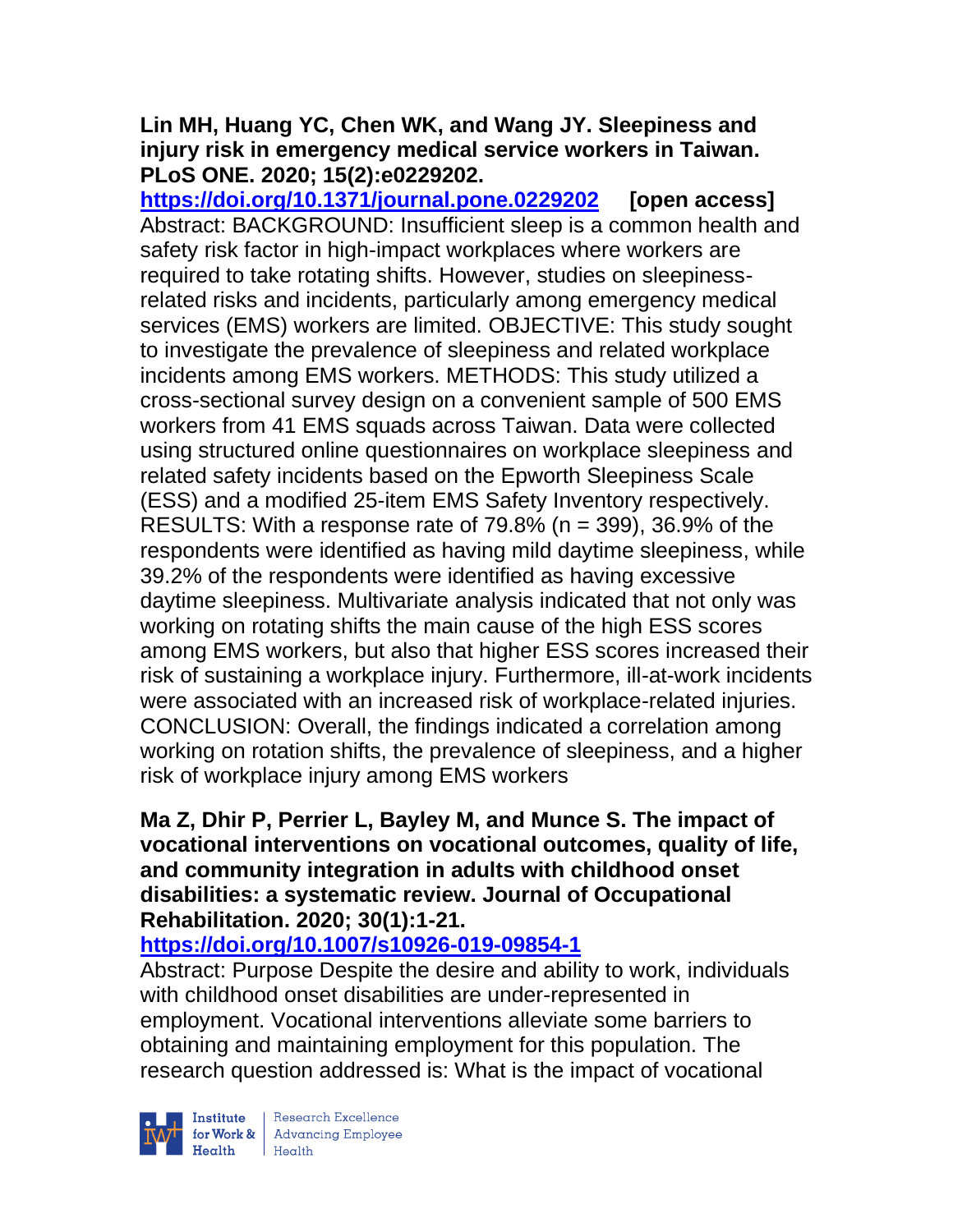interventions on vocational outcomes, quality of life (QoL), and community integration (CI) in adults with childhood onset neurological disabilities including cerebral palsy (CP), spina bifida, and acquired brain injury (ABI)? Methods A literature search was conducted in multiple electronic databases. All experimental and observational studies with comparator group(s) were included. Two reviewers independently completed titles and abstracts screening, full text screening, data abstraction, and risk of bias assessment. Results Seventeen studies were eligible for final inclusion including three randomized-controlled trials, four non-randomized studies, and ten observational studies. Sixteen of seventeen studies included only individuals with ABI, while one study included individuals with CP. Vocational interventions from experimental studies were mainly components of multi-faceted interventions. Most observational studies were from the United States Vocational Rehabilitation Service. Conclusions Vocational interventions may be effective in improving vocational outcomes, QoL, and CI for individuals with ABI. There is limited experimental evidence on interventions that specifically target employment. Observational data suggest that receiving job placement assistance, on-the-job training and supports, counselling/guidance, maintenance, and supported employment successfully predicted employment outcomes

#### **Marklund S, Mienna CS, Wahlstrom J, Englund E, and Wiesinger B. Work ability and productivity among dentists: associations with musculoskeletal pain, stress, and sleep. International Archives of Occupational & Environmental Health. 2020; 93(2):271-278.**

**<https://doi.org/10.1007/s00420-019-01478-5> [open access]** Abstract: PURPOSE: Work ability can be measured by the work ability index (WAI), and work-related questions measuring productivity loss in terms of quality and quantity of work. Dentists have high occupational risk of musculoskeletal pain and the exposure of ergonomic strain is already high during dental education. The aim was to evaluate work ability and productivity among dentists, and to identify gender differences and associations with sleep, stress, and reported frequent pain. METHODS: The study population comprised 187 dentists (123 women and 64 men) who had been working as dentists between 5 and 12 years. Participants completed a



| Research Excellence **Institute** Research Excellence<br> **Fractional Advancing Employee**<br> **Health** Health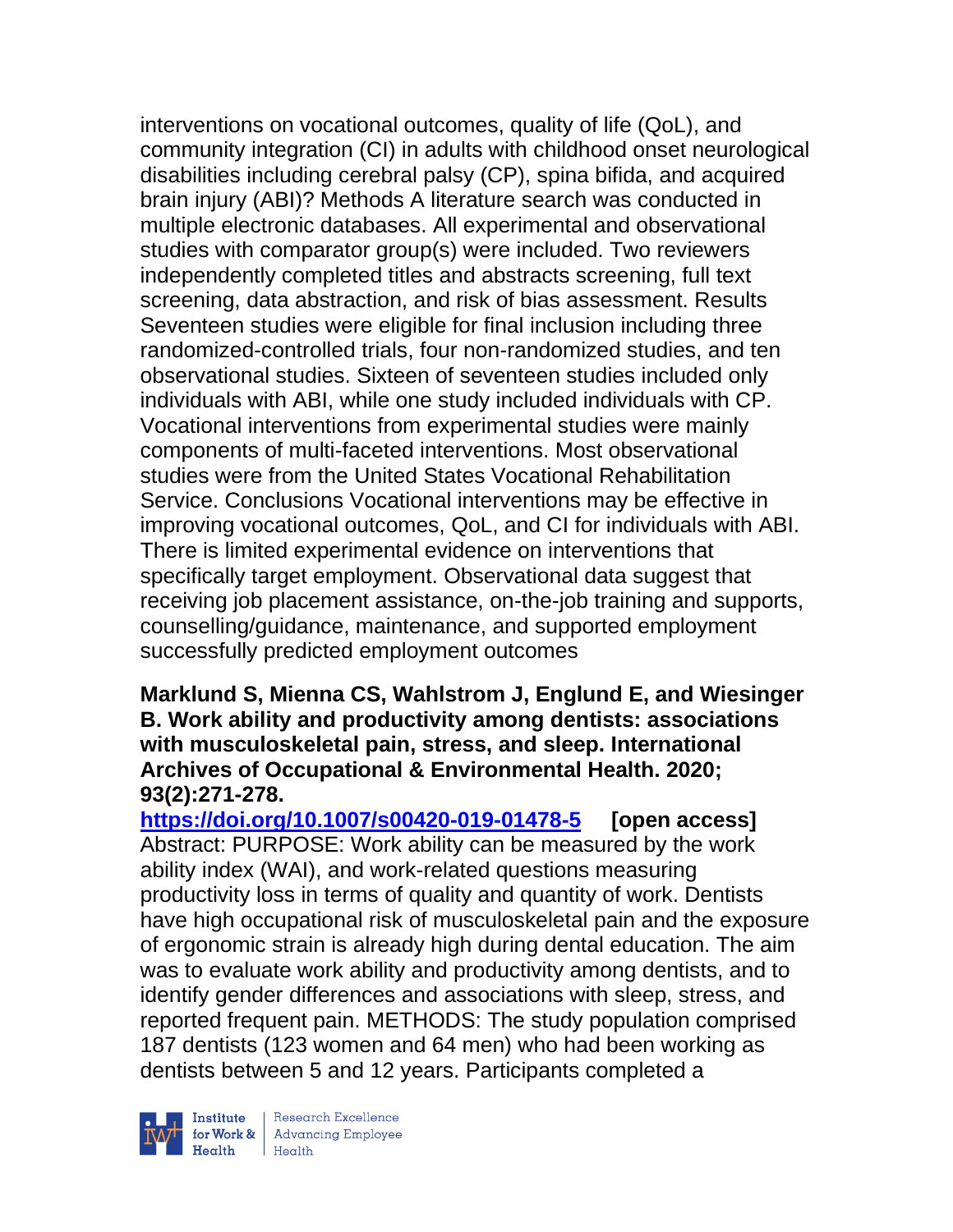questionnaire regarding sleep, stress, presence of pain at different sites, work ability assessed by WAI, and productivity in terms of quality and quantity of work. RESULTS: Poor sleep quality and high level of stress were reported by 31% and 48.1% of participants, respectively, with no gender differences and no association with age. The prevalence of frequent pain ranged 6.4-46.5% with shoulders being the most prevalent site. Thirty-three percent reported reduced work ability. Poor sleep, high amount of stress, and multi-site pain were associated with decreased work ability. CONCLUSIONS: A high prevalence of pain was shown among dentists. Decreased work ability in terms of productivity loss was associated with poor sleep quality, high amount of stress, and multi-site pain. Preventive actions at the workplace should promote good musculoskeletal health, and measures taken, both individual and organizational, to minimize the risk of high, persistent stress and work-related pain

# **Nielsen K and Yarker J. Job crafting as a work adjustment strategy for workers returning after long-term sickness absence due to common mental disorders. International Journal of Rehabilitation Research. 2020; [Epub ahead of print]. <https://doi.org/10.1097/MRR.0000000000000398>**

Abstract: The purpose of this qualitative study was to examine the way workers with common mental disorders use job crafting to adjust their work to their levels of functioning after returning from long-term sick leave. Thirty-eight workers who had returned within the last 24 months from sickness absence due to common mental disorders were interviewed using semistructured interviews. Questions were asked about how they job crafted to match their changed needs for work functioning post return. To interpret the results, we coded the data according to the Wrzesniewski and Dutton typology of job crafting and conducted thematic analysis. We identified task, relational and cognitive job crafting strategies that workers had employed after returning to work. Our findings have important implications for how managers and organizations can support workers to make adjustments that enable them to stay and thrive at work with reduced work functioning

# **Nichols VP, Abraham C, Eldabe S, Sandhu HK, Underwood M, and Seers K. Process evaluation protocol for the I-WOTCH**



| Research Excellence for Work & Advancing Employee<br>Health Health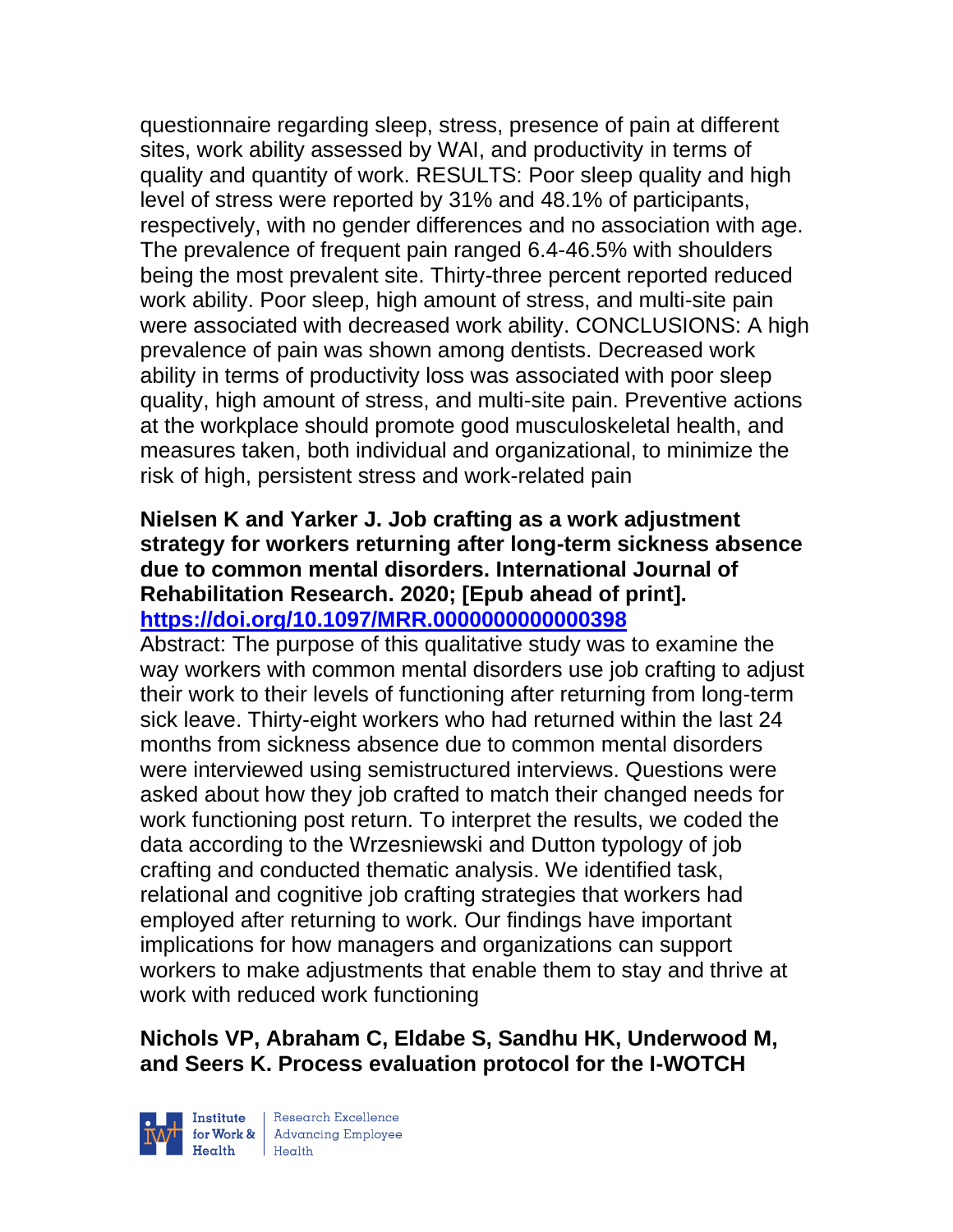**study: an opioid tapering support programme for people with chronic non-malignant pain. BMJ Open. 2019; 9(10):e028998. <https://doi.org/10.1136/bmjopen-2019-028998> [open access]** Abstract: INTRODUCTION: The Improving the Wellbeing of people with Opioid Treated CHronic Pain (I-WOTCH) randomised controlled trial uses a multicomponent self-management intervention to help people taper their opioid use. This approach is not widely used and its efficacy is unknown. A process evaluation alongside the trial will help to assess how the intervention was delivered, looking at the dose of intervention received and the fidelity of the delivery. We will explore how the intervention may have brought about change through the experiences of the participants receiving and the staff delivering the intervention and whether there were contextual factors involved. METHODS AND ANALYSIS: A mixed methods process evaluation will assess how the processes of the I-WOTCH intervention fared and whether these affected the outcomes. We will collect quantitative data, for example, group attendance analysed with statistical methods. Qualitative data, for example, from interviews and feedback forms will be analysed using framework analysis. We will use a 'following a thread' and a mixed methods matrix for the final integrated analysis. ETHICS AND DISSEMINATION: The I-WOTCH trial and process evaluation were granted full ethics approval by Yorkshire and The Humber-South Yorkshire Research Ethics Committee on 13 September 2016 (16/YH/0325). All data were collected in accordance with data protection guidelines. Participants provided written informed consent for the main trial, and all interviewees provided additional written informed consent. The results of the process evaluation will be published and presented at conferences. TRIAL REGISTRATION NUMBER: ISRCTN49470934; Pre-results

# **Patel PC, Reid SW, and Wolfe MT. Self-employment, depression, and older individuals: a cross-country study. Journal of Affective Disorders. 2020; 265:175-184.**

# **<https://doi.org/10.1016/j.jad.2020.01.067>**

Abstract: BACKGROUND: Self-employment has become an increasingly popular occupational choice, and there are substantial mental health and well-being benefits that can accrue for individuals who remain active and engaged later in life. In this study, we examine

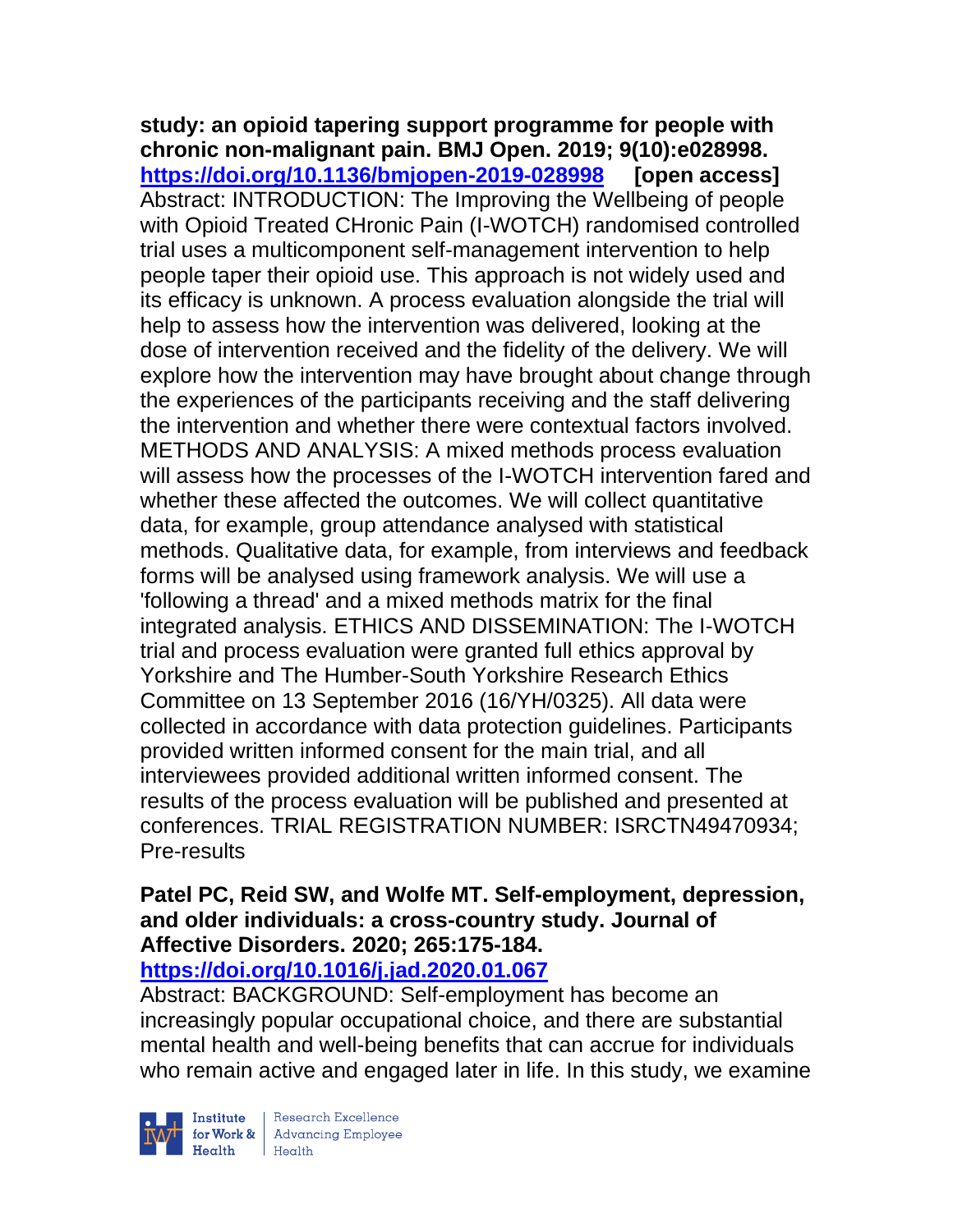the association between reduced depression symptoms and selfemployment in aging workers. METHODS: Drawing from The Survey of Health, Ageing and Retirement in Europe (SHARE) data, our study examines a longitudinal sample of 35,717 individuals aged 50 years or older. RESULTS: Our results indicate that self-employment is negatively associated with depression among aging workers. Additionally, we find that this relationship weakens as aging selfemployed individuals grow older, and that gender moderates this relationship such that older female self-employed individuals report lower depression symptoms than their male counterparts. LIMITATIONS: Our sample is limited to European workers aged 50 years and older, and as such might have limited generalizability to younger self-employed individuals from other geographic regions. Moreover, although we control for factors that could play a role in the association between depression symptoms and self-employment (e.g. quality of life, personality traits, etc.), additional research will be needed in order to determine the potential mediating and moderating roles such factors might have on this relationship. CONCLUSIONS: The results we present demonstrate the important and nuanced nature between self-employment and depression symptoms in aging workers. These findings call to light the need to continue to foster and develop systems and programs that help to facilitate self-employment for individuals as they transition into older ages

**Sahota B, Alavinia SM, Kumbhare D, Sangha H, Flannery J, and Furlan A. A retrospective study of the association between pain intensity and opioid use with length of stay during musculoskeletal inpatient rehabilitation after primary knee and hip arthroplasty. PM & R. 2019; [Epub ahead of print]. <https://doi.org/10.1002/pmrj.12250> [open access]**  Abstract: BACKGROUND: The relationship between pain intensity, opioid consumption, and length of stay (LOS) has received little attention in primary, lower extremity joint arthroplasty patients admitted to inpatient musculoskeletal rehabilitation. OBJECTIVE: To assess how initial pain and other clinical factors are associated with rehabilitation LOS. DESIGN: Retrospective chart review. SETTING: Rehabilitation hospital. PARTICIPANTS: One hundred ninety nine patients admitted for inpatient rehabilitation. INTERVENTIONS: Not Applicable. MAIN OUTCOME MEASURES: Pain intensities on the

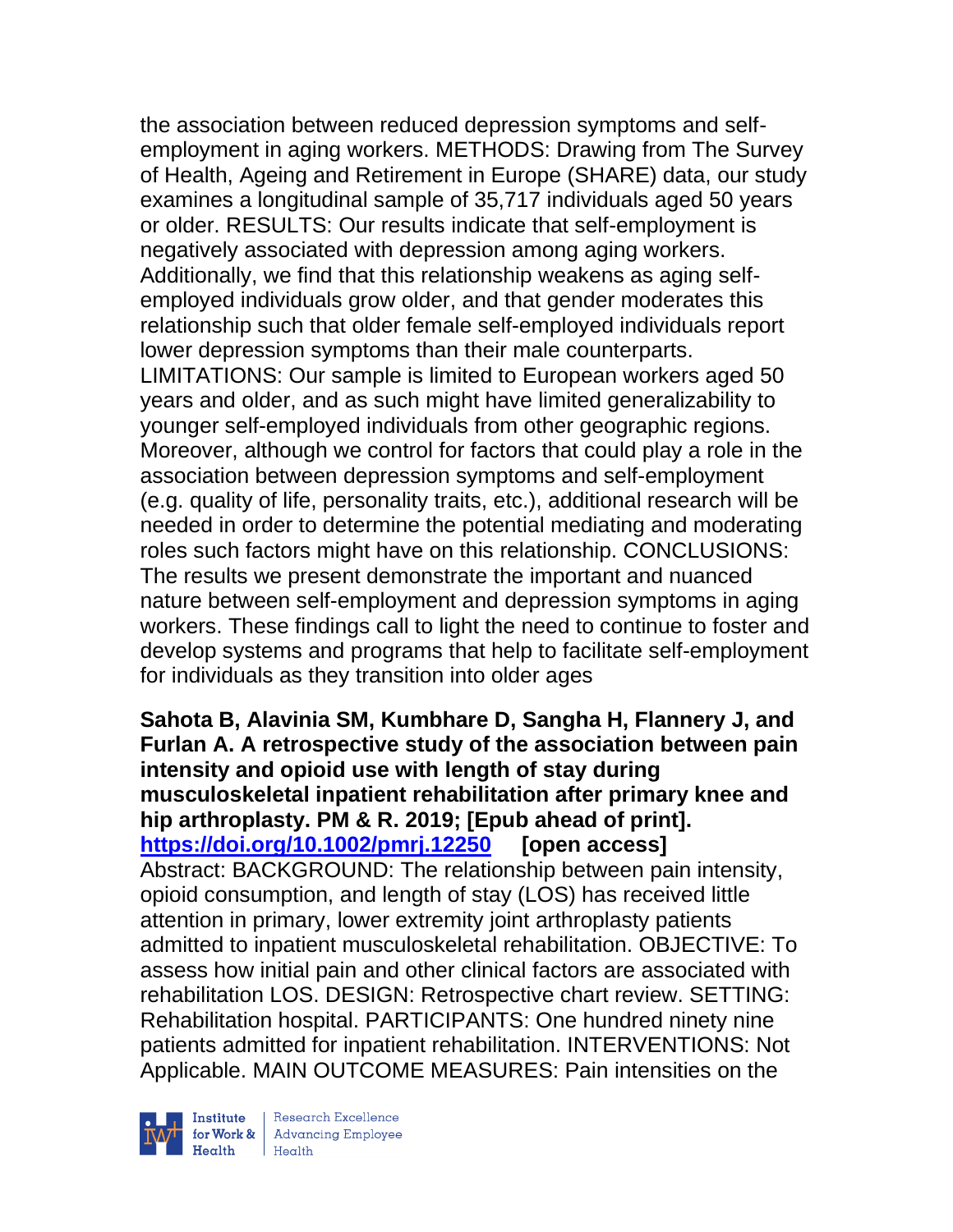Numeric Rating Scale (NRS) were completed 3 times daily and total daily opioid consumption recorded in terms of morphine equivalents (MEQ). Confounding variables included patient demographics, medical comorbidity burden using the Charlson Comorbidity Index (CCI), and early functional status as measured by the motor subscale from the Functional Independence Measure (FIM). RESULTS: Mean day 3 NRS values of >/=5.2 and total day 3 opioid consumption of >50 MEQ were associated with a prolonged LOS by nearly 3 and 2 days, respectively. Within a multivariate linear regression, age, mean day 3 pain, comorbidity burden, and early motor functional status accounted for 36% of the variability seen in joint replacement rehabilitation LOS. With all other variables remaining constant, for every unit increase in mean day 3 pain and CCI, this amounted to an additional 5% and 4% increase to LOS, whereas each unit increase in admission motor FIM decreased estimated LOS by 3%. CONCLUSION: Mean pain intensity and total opioid consumption on day 3 of inpatient rehabilitation is associated with LOS. For the rehabilitation physician, this is useful information as the earlier identification of patients with poorly controlled pain can lead to directed intervention, better patient care, and significant cost savings

### **Svedahl SR, Hilt B, and Svendsen K. Work environment factors and respiratory complaints in Norwegian cooks. International Archives of Occupational & Environmental Health. 2020; 93(2):205-212.**

# **<https://doi.org/10.1007/s00420-019-01473-w>**

Abstract: PURPOSE: Norwegian cooks exhibit relatively high mortality, particularly from respiratory diseases. Both occupational hazards and lifestyle factors have been suggested as possible explanations. Negative health effects from exposure to cooking fumes are well documented in non-Western populations, and it has been claimed that cooking fumes in Western style cooking might be substantially different. We hypothesise that exposure to cooking fumes contributes to respiratory diseases also in professional cooks in Western countries. The aim of this study was to elucidate if specific work environment factors related to cooking fume exposure are determinants for respiratory morbidity in Norwegian cooks. METHODS: We surveyed specific work environment factors and respiratory complaints in 553 subjects that were currently working as



Institute Research Excellence<br>
for Work & Advancing Employee<br>
Health Health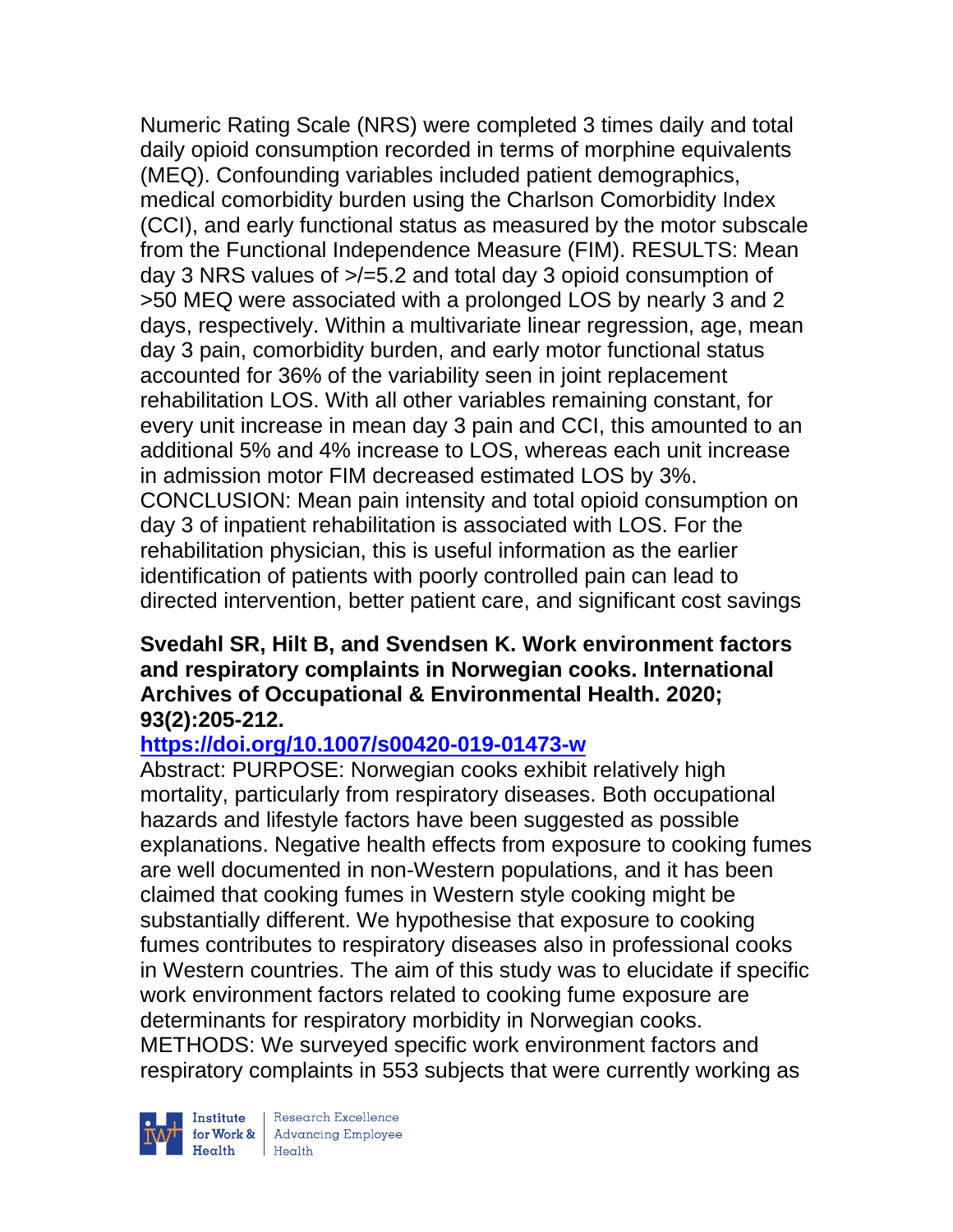skilled cooks. Inclusion was based on the register of people that had graduated as skilled cooks in central Norway between 1988 and 2008. Determinants for the occurrence of respiratory complaints were explored by logistic regression. RESULTS: Overall, 17.2% of subjects reported respiratory complaints at work, while 8.1% had chronic bronchitis. Those who performed frying for over half of their workday exhibited an increased odds ratio for having chronic bronchitis of 2.5 (95% CI 1.2-5.3). Using gas for frying and using a fryer in the kitchen were also related to the occurrence of respiratory complaints. CONCLUSIONS: This study in Norwegian cooks demonstrates a relationship between the extent of frying and the occurrence of workrelated respiratory complaints. Therefore, reducing exposure to cooking fumes could reduce respiratory complaints in cooks, and potentially help alleviate excess morbidity and mortality in this occupation

### **Wolf JM, Turkiewicz A, Atroshi I, and Englund M. Occupational load as a risk factor for clinically relevant base of thumb osteoarthritis. Occupational and Environmental Medicine. 2020; 77(3):168-171.**

# **<https://doi.org/10.1136/oemed-2019-106184>**

Abstract: OBJECTIVE: It is postulated that increased load from pinch and grasp in occupational tasks increases the risk of thumb carpometacarpal (CMC1) osteoarthritis (OA). We sought to characterise the relationship between doctor-diagnosed CMC1 OA and occupation in a large working population. METHODS: We performed a matched case-control study using a Swedish healthcare register. We identified residents aged 30-65 years in 2013 with physician-diagnosed CMC1 OA from 1998 to 2013. We matched four controls per person with CMC1 OA by age, sex, education and postcode. Swedish Standard Classification of Occupations was used to assign occupation. Occupation was categorised as light, lightmoderate, moderate and heavy labour. We used conditional logistic regression to estimate ORs with 95% CIs. RESULTS: We identified 3462 patients with CMC1 OA and matched 13 211 controls. The mean age of the CMC1 OA group was 63 (SD 7) years, with 81% women. The ORs for CMC1 OA in men were 1.31 (95% CI 0.96 to 1.79) for light-moderate, 1.76 (95% CI 1.29 to 2.40) for moderate and 2.00 (95% CI 1.59 to 2.51) for heavy compared with light work.